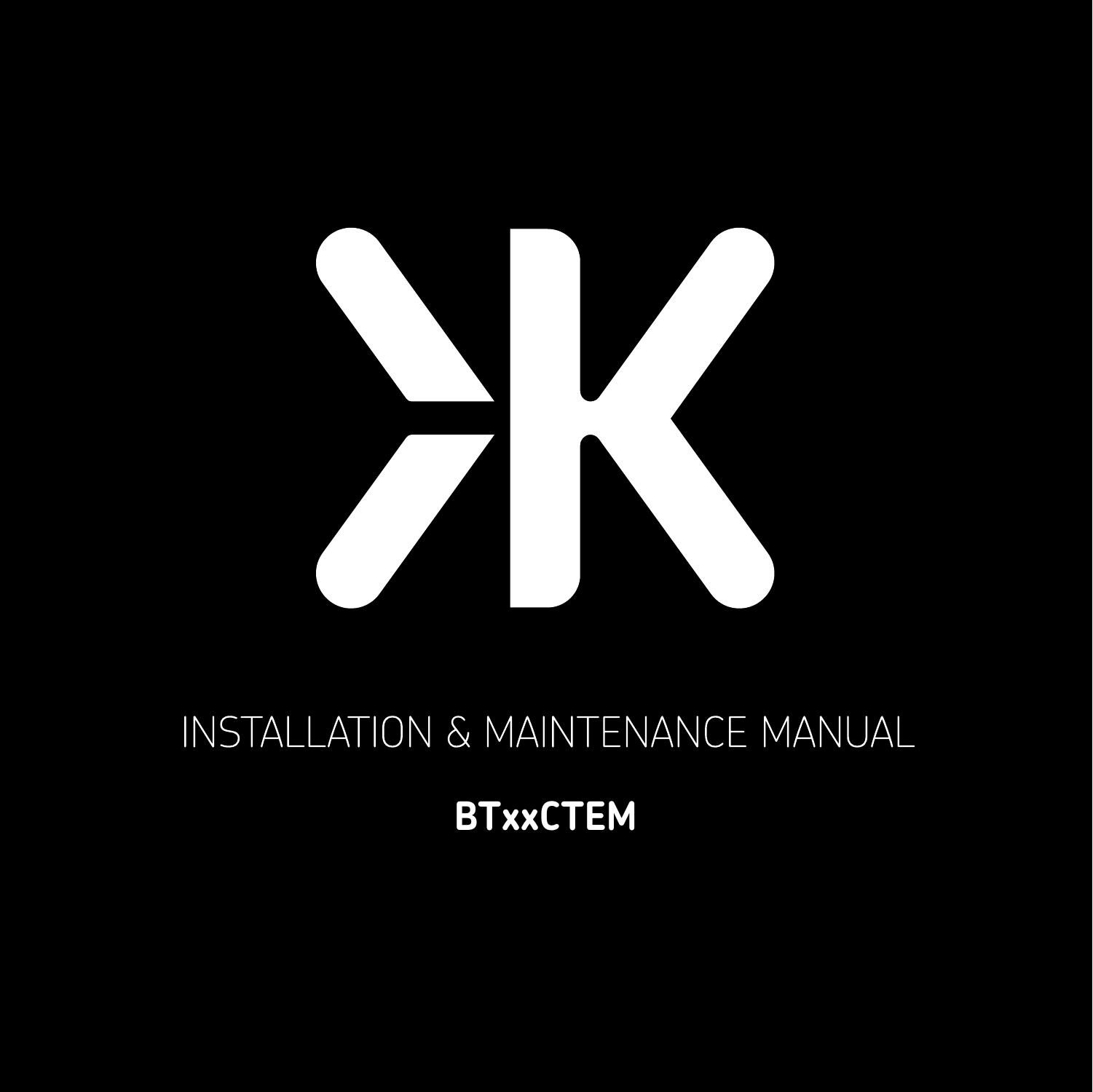## **GENERAL INSTRUCTIONS**

**These instructions should be read carefully and retained after installation by the end user for future reference and maintenance.**

**These instructions should be used to aid installation of the following products: BT9CTEM / BT14CTEM / BT20CTEM** 

## **SAFETY**

- This product must be installed in accordance with the latest edition of the IEE Wiring Regulations (BS7671) and current Building Regulations. If in any doubt, consult a qualified electrician
- Please isolate mains prior to installation or maintenance
- Check the total load on the circuit (including when this luminaire is fitted) does not exceed the rating of the circuit cable, fuse or circuit breaker
- Please note the IP (Ingress Protection) rating of this luminaire when deciding the location for installation
- This product is Class II double insulated
- This product is IP65 rated

## **INSTALLATION**

- Provide power to the required point of installation. Suitable IP rated junction boxes should be used where required
- Remove the diffuser by rotating bezel anti-clockwise (see Fig. 1)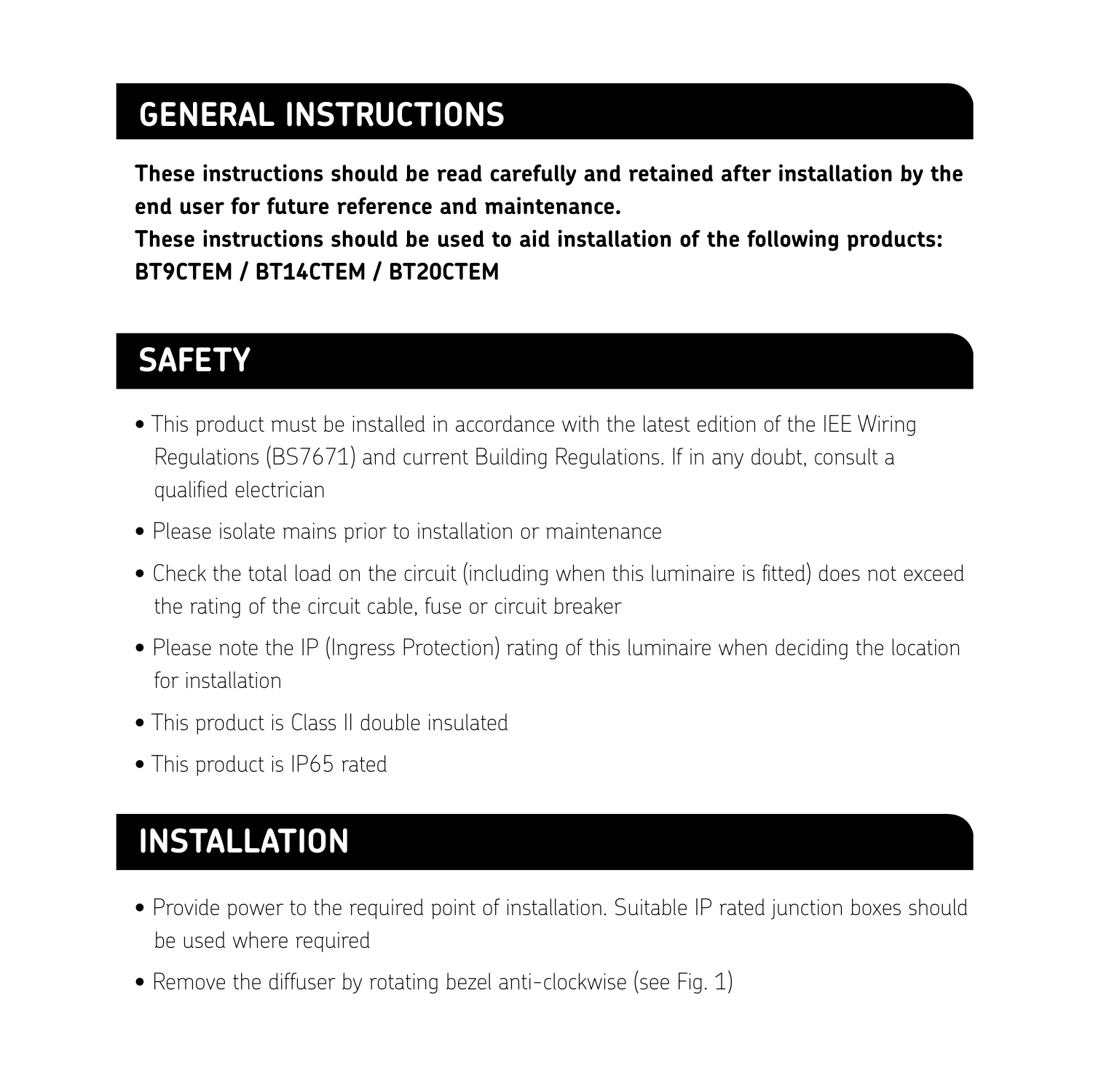

Fig. 1 Fig. 2 Fig. 1 Fig. 2 **Fig. 1 Fig. 2**

- $\bullet$  Remove the fastening screw securing the LED plate and open the LED plate (see Fig. 2)
- . Mark the location of the fixing holes, and drill the holes ensuring not to infringe with any gas/water pipes or electrical cables gas and the state of the state of the state of the state of the state of the state of the state of the state of the state of the state of the state of the state of the state of the stat
- Feed the cable via the rubber grommet to retain IP rating, and secure the baseplate to pipes and cable was the rider.  $\mathbf{u}$  iers cable via the rubber group  $\mathbf{v}$  rating, and secure the surface to the surface to the surface to the surface to the surface to the surface to the surface to the surface to the surface to the surface to th
	- $\bullet$  Wire for non-maintained operation (Fig. 3), maintained operation (Fig. 4) or switched maintained operation (Fig. 5) as required

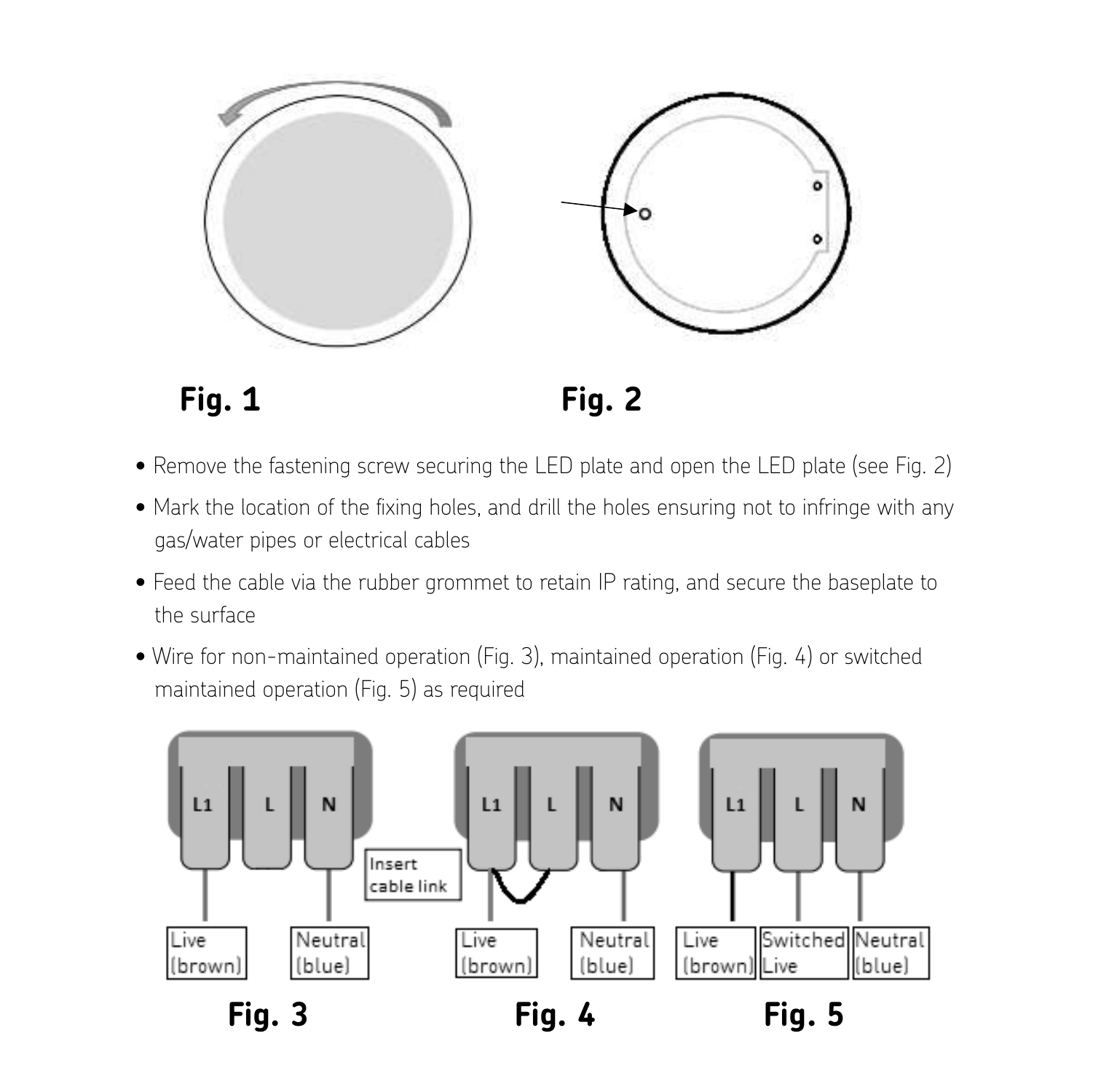- Connect the battery to the inverter
- Refasten the LED plate screw
- Choose the required colour temperature by means of the DIP switch (see Fig. 6)



|  | 2 | сст   |
|--|---|-------|
|  |   | 3000K |
|  |   | 4000K |
|  |   | 5700K |

## **Fig. 6**

- Reattach the diffuser by rotating clockwise
- Reattach the diffuser by rotating clockwise • Switch on and check for correct operation, ensuring the green indicator LED is illuminated • Switch on and check for correct operation, ensuring the green indicator LED is illuminated
- $\bullet$  We recommend, on commissioning the installation, a minimum charge period of 24 hours carrying out an emergency duration test before carrying out an emergency duration test
- If the batteries have been left in a discharged state for an extended period, we recommend that one or more charge and discharge cycles are completed which should help to restore the **connected.** battery capacity

#### This product must be disconnected from the circuit if subjected to any high voltage or insulation resistance **WARNING**

**GENERAL** This product must be disconnected from the circuit if subjected to any high voltage or insulation resistance testing. Irreparable damage will occur if this instruction is not followed.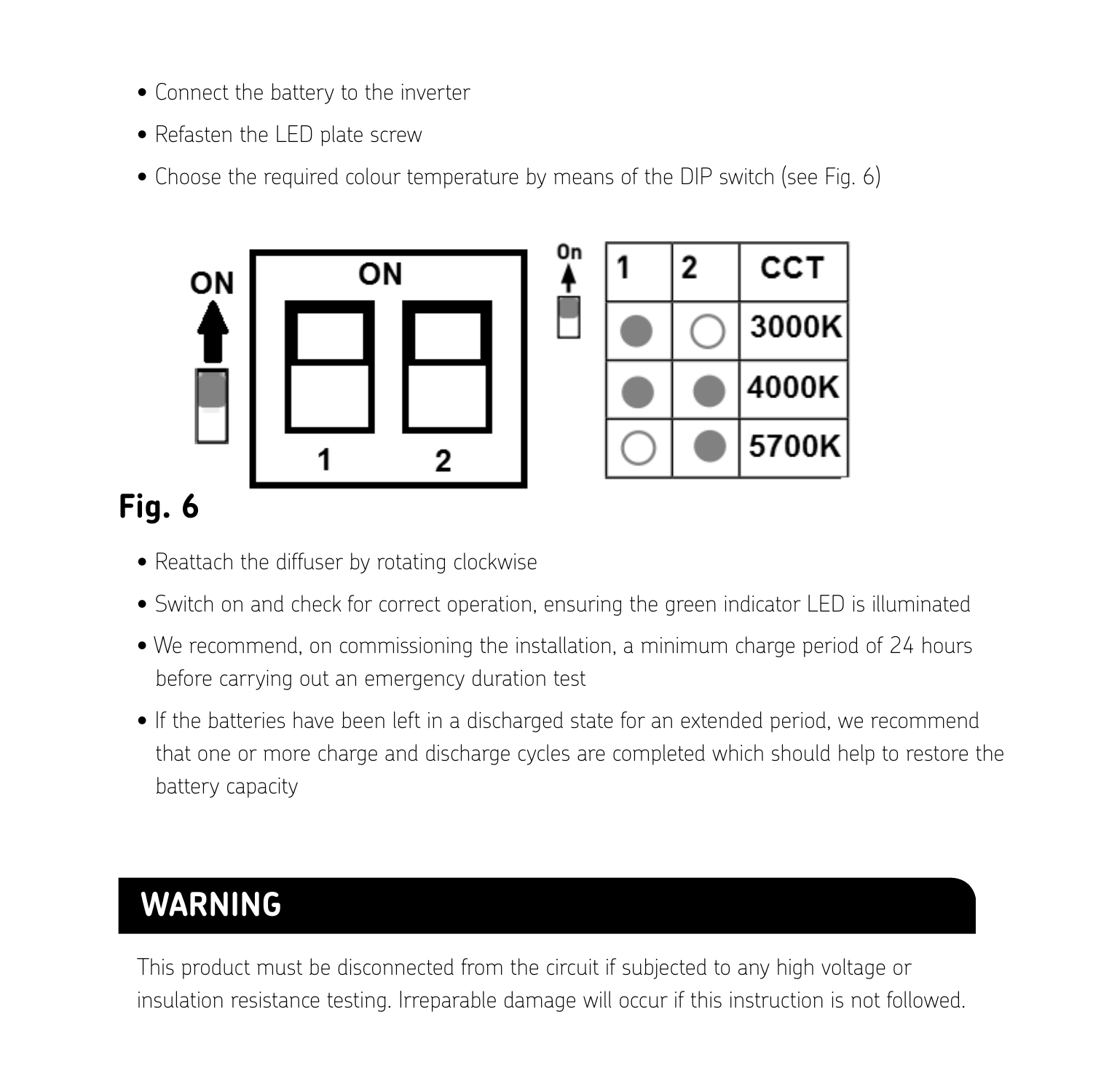## **GENERAL**

This product contains a light source of energy efficiency class D to Regulation (EU) No. 2019/2015.

This product contains an LED light source which can be replaced by the end user and a be replaced by a professional. control gear which can be replaced by a professional.



Clean with a soft dry cloth only, do not use aggressive cleaning products or solvents which may damage the product.

Do not use any source of high-pressure washers to maintain or clean this luminaire. Do not use any source of high-pressure washers to maintain or clean this luminaire. This product is non-dimmable.

This product should be dismantled for disposal when it reaches the end of its life. Please see website for dismantling instructions. Please see website for dismantling instructions.

This product should be recycled in the correct manner when it reaches the end of its life. This product should be recycled in the correct manner when it reaches the end of its life. Check local authorities Check local authorities for where facilities exist.

The batteries in this luminaire are Nickel Cadmium and must be disposed of correctly. Please contact the local authorities for the disposal of this toxic waste.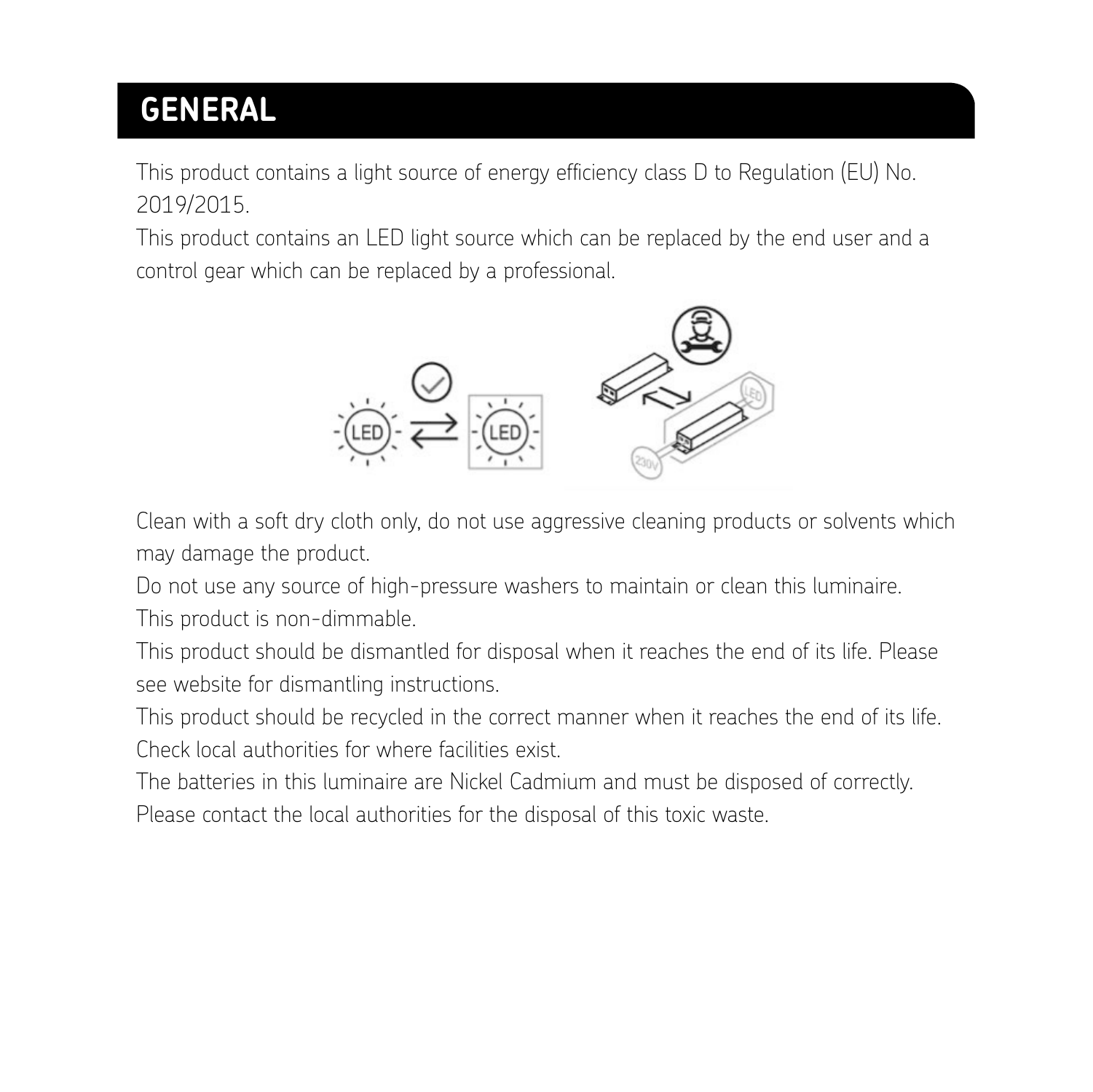## **WARRANTY**

This product has a warranty of 3 years (excluding battery) from date of purchase. Failure to install this product in accordance with the current edition of the IEE Wiring Regulations, improper use, or removal of the batch codes will invalidate the warranty. If this product should fail within its warranty period, it should be returned to the place of purchase for a free of charge replacement. ML Accessories does not accept responsibility for any installation costs associated with the replacement product. Your statutory rights are not affected. ML Accessories reserve the right to alter product specification without prior notice.

#### **TESTING FOR EMERGENCY LUMINAIRES**

Recommended routine test procedure in accordance with BS5266

- Daily check check LED charge indicator is illuminated
- Monthly functional test simulate a mains supply failure for approx. 30 seconds by operation of key switch or switching off circuit breaker. Ensure normal supply is restored after test and ensure charge indicator is illuminated
- Annual 3-hour duration test simulate a mains supply failure for a 3-hour continuous test by operation of key switch or switching off circuit breaker. Ensure normal supply is restored after test and ensure charge indicator is illuminated
- If the luminaire fails any of the above tests, please contact a qualified electrician

Please note: the Switched Live should not be re-energised during the emergency test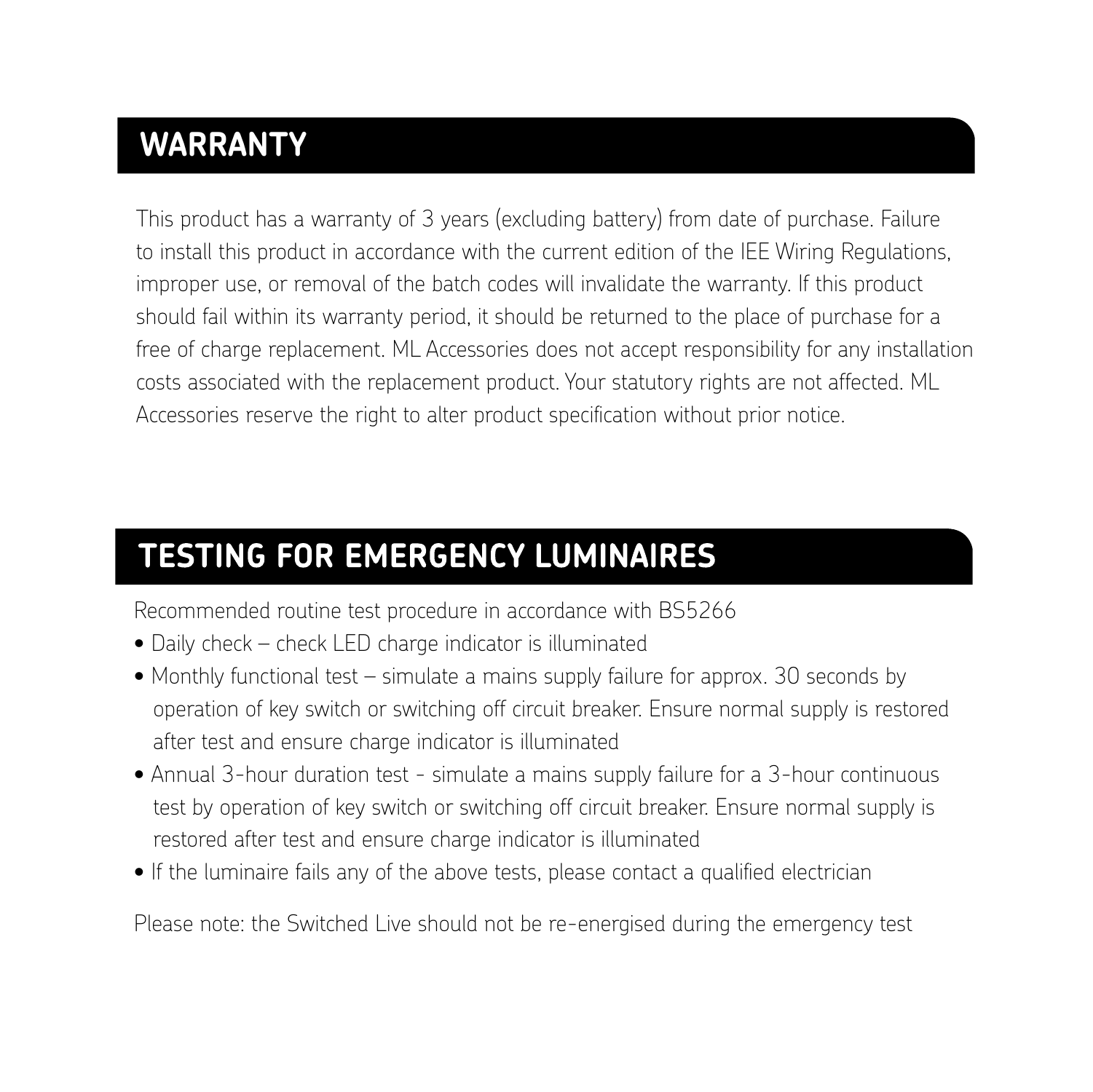

DCAUG21\_V4